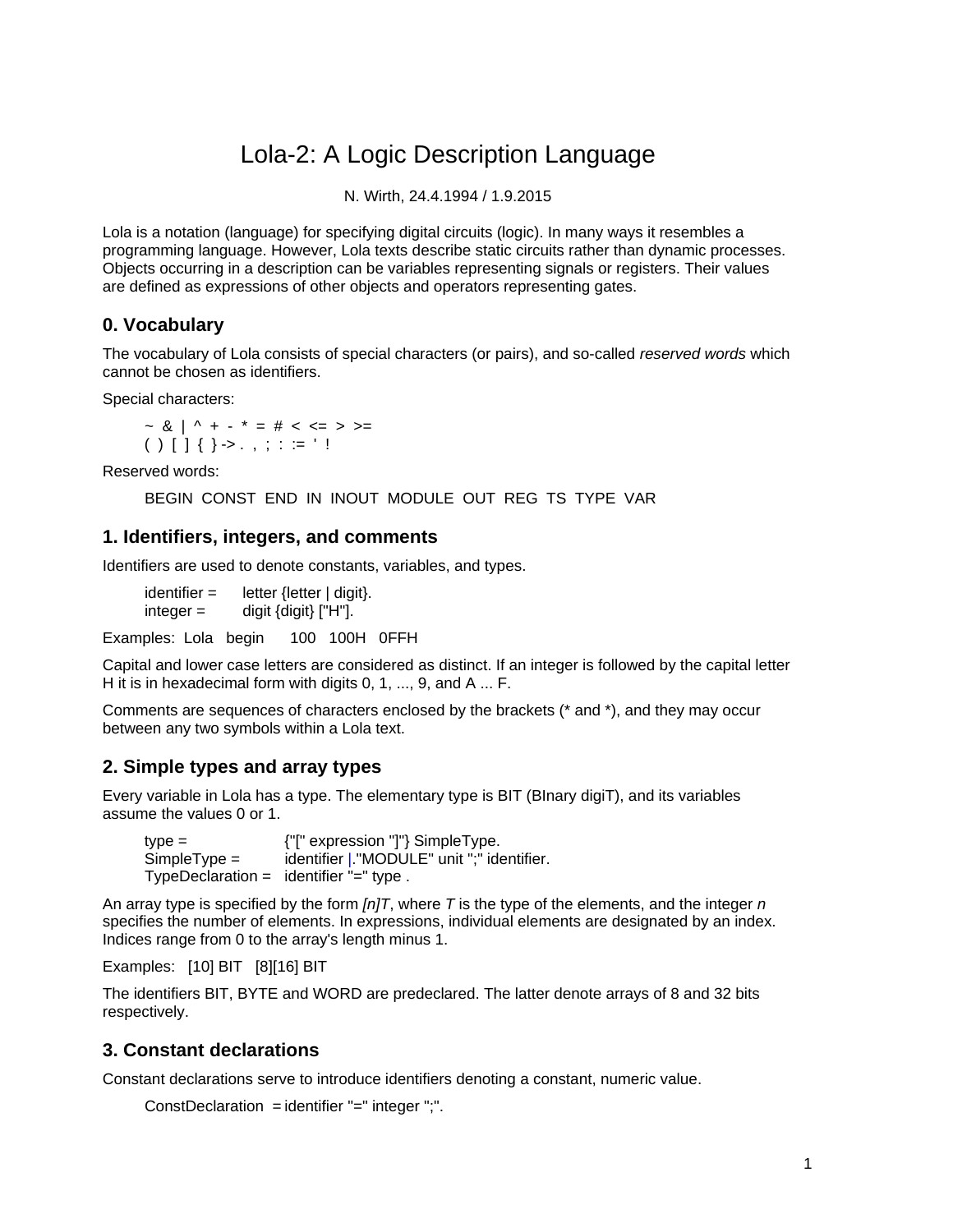#### **4. Variable and register declarations**

Variable declarations introduce registers and variables and associate a type with them. All variables declared in an identifier list have the same type. Variables of type *[n] BIT* are called *bitstrings*.

varlist = identifier  ${''}$ ," identifier $}$  ":" type.

Examples: x, y: BIT a: [32] BIT R: BIT Q (clk50): [4] BIT

If a register declaration contains an expression, this denotes the register's clock. The default is a variable *clk*, which must be declared (see also Section 7).

## **5. Expressions**

Expressions serve to combine variables with operators to define new values. The operators are logical negation, conjunction, disjunction, and difference, or arithmetic sum and difference. Elements of an array are selected by an index. (e.g. a.5, a[10]).

- | logical disjunction (or)
- ^ logical difference (exclusive or)
- & logical conjunction (and)
- ~ logical negation (not)
- + arithmetic sum
- arithmetic difference

Operands are registers, variables, and constants. Whereas variables denote the value given by the assigned expression, registers denote the value of the expression in the preceding clock cycle. Registers are instrumental in sequential circuits. The operands of diadic operators must be of the same type.

```
expression = uncondExpr ["->" expression ":" expression]. 
uncondExpr = simpleExpr [ ("=" | "#" | "<" | "<=" | ">" | ">=") simpleExpr].
simpleExpr = ["+" | "-"] term \{ ("|" | "^" | "+" | "-") term }.
term = factor \{``\&\text{''} factor\}.
factor = variable | integer | "~" factor | constructor | "(" expression ")". 
variable = identifier {selector}.
selector = "." factor | "[" expression [":" expression] "]". 
constructor = "{" element {"," element} "}".
element = expression ["!" integer].
```
The form *a[m : n]* denotes the *range* of indexed elements *a[m], ... , a[n].* 

*Constructors* denote bitstrings and are sequences of elements. The length (number of bits) of every element must be known. This length is specified in a declaration, and in this case of constants by an explicit integer. For example 10'8 denotes the number 10 represented by 8 bits. The length of the bitstring is the sum of the lengths of its elements. Also, an element can be followed by a replication factor of the form *!n*.

A conditional expression of the form *z := cond -> x : y* expresses represents a multiplexer. *Cond* must be of type BIT. If *cond* yields 1, *z* is equal to *x*, otherwise to *y*.

| Examples: | x count 1 100 a.4 a[20]            | operands             |
|-----------|------------------------------------|----------------------|
|           | a[15:8]                            | range                |
|           | $\{u, a.4, a[25:20], 0.8, 15.4\}$  | constructor (20 bit) |
|           | $(x 8 y)$ $(z 8 w)$ $(m + n) + 10$ | simple expressions   |
|           | $a.5 - b. c$                       | expression           |

# **6. Assignments and statements**

Assignments serve to define a register's or a variable's value, which is specified by an expression. An assignment must be understood as a variable's definition (in contrast to an identifier's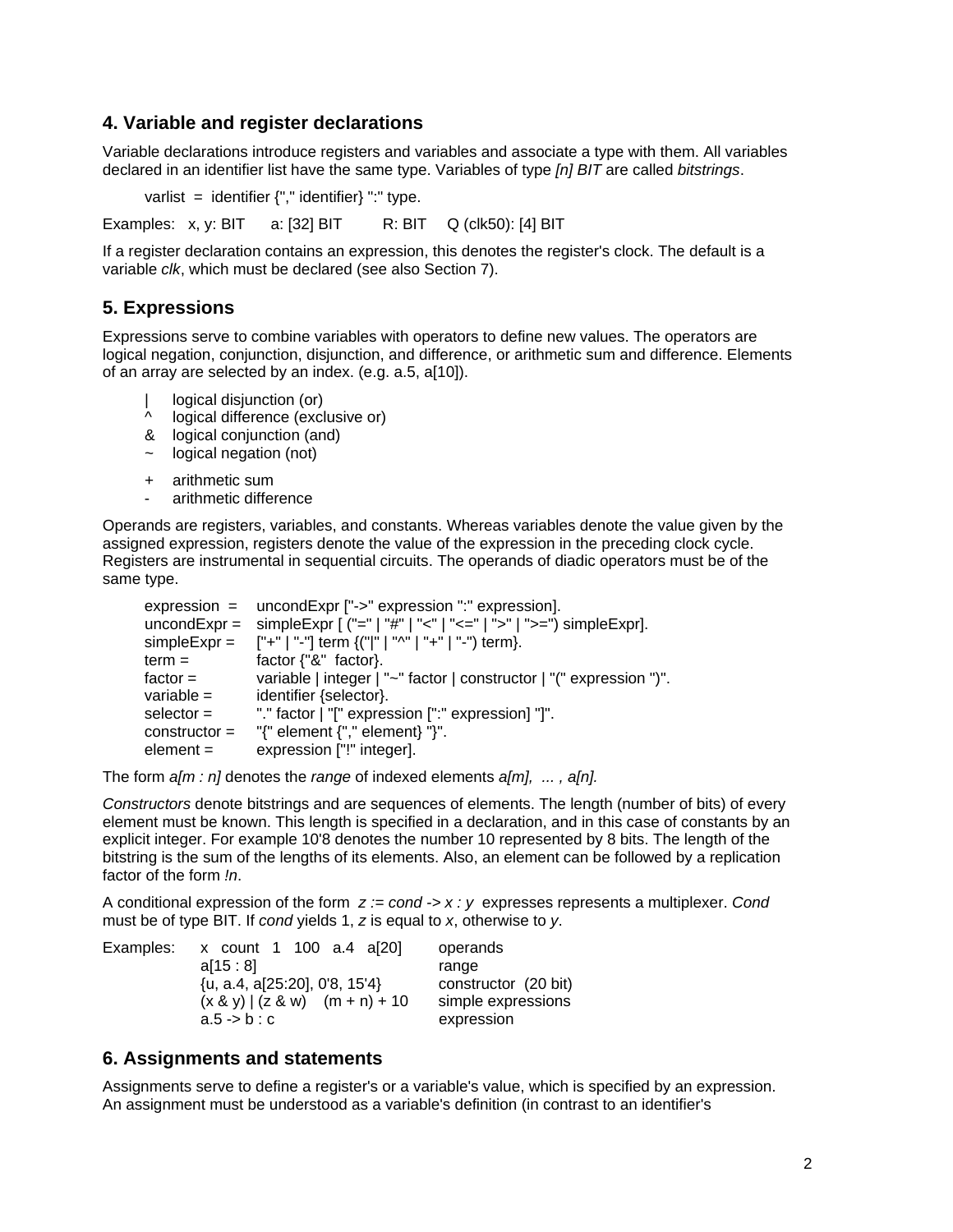declaration). In an assignment  $v := x$ , v and x do not have the same roles, and this asymmetry is emphasized by the use of the symbol := instead of the symmetric equal sign. *v* and *x* must be of the same type.

assignment = variable ":=" expression..

Examples:  $x := y \& z \quad a := \{x, y, z\}$  R := rst -> 0 : enb -> x : R

Every variable and register can be assigned in only one single assignment statement, and the assignment must be to the entire variable (not to elements). The only exception is the indexed assignment to an array of registers (e.g.  $R[n] := x$ ).

For example, instead of

a.0 := x; a.1 := x+y; a.2 := x-y; a.3 :=  $x^*y$ 

the single assignment

 $a := {x, x+y, x-y, x^*y}$ 

must be used.

Statements are either assignments, or instantiations of modules (see next section), or TSgates.

statement =  $[assert]$  instantiation  $|$  TSgatel. StatementSequence = statement {";" statement}.

A TSgate (TS stads for tri-state) is used for INOUT interface parameters.

```
TSgate = "TS" "(" iogate "," input "," output "," control ")". 
iogate = variable. 
input = variable. from interface
output = expression. to interface
control = expression. 1 for output, 0 for input from interface
```
Examples

TS(io, in, out, ~wr) TS(io[k], in[k], out[k], ctrl[k])

The parameters may be simple variables or arrays. They must be of the same type, except that the control parameter may be of type BIT, even if the other parameters are arrays. In this case it controls all elements of the arrays

#### **7. Modules**

A module specifies constants, types, variables, registers, and assignments to variables and registers. Modules are specified as types, and variables can be declared of this type. This implies that modules can be replicated.

```
ModuleType = "MODULE" ["*"] unit ";". 
paramlist = ("IN" | "OUT" | "INOUT") varlist. 
unit = "(" paramlist {";" paramlist} ")" ("^" | ";"
    ["CONST" {ConstDeclaration}] 
    ["TYPE" {TypeDeclaration}] 
    {("VAR" | "REG" "(" expression ")") {varlist ";"}} 
    ["BEGIN" StatementSequence] "END").
```
The expression after the symbol REG specifies the register's clock.

Example of a module type:

```
TYPE Counter = MODULE (IN clk, rst, enb: BIT; OUT data: WORD); 
  REG (clk) R: Word; 
BEGIN data := R:
 R := -rst - 0: enb -> R + 1: R
```